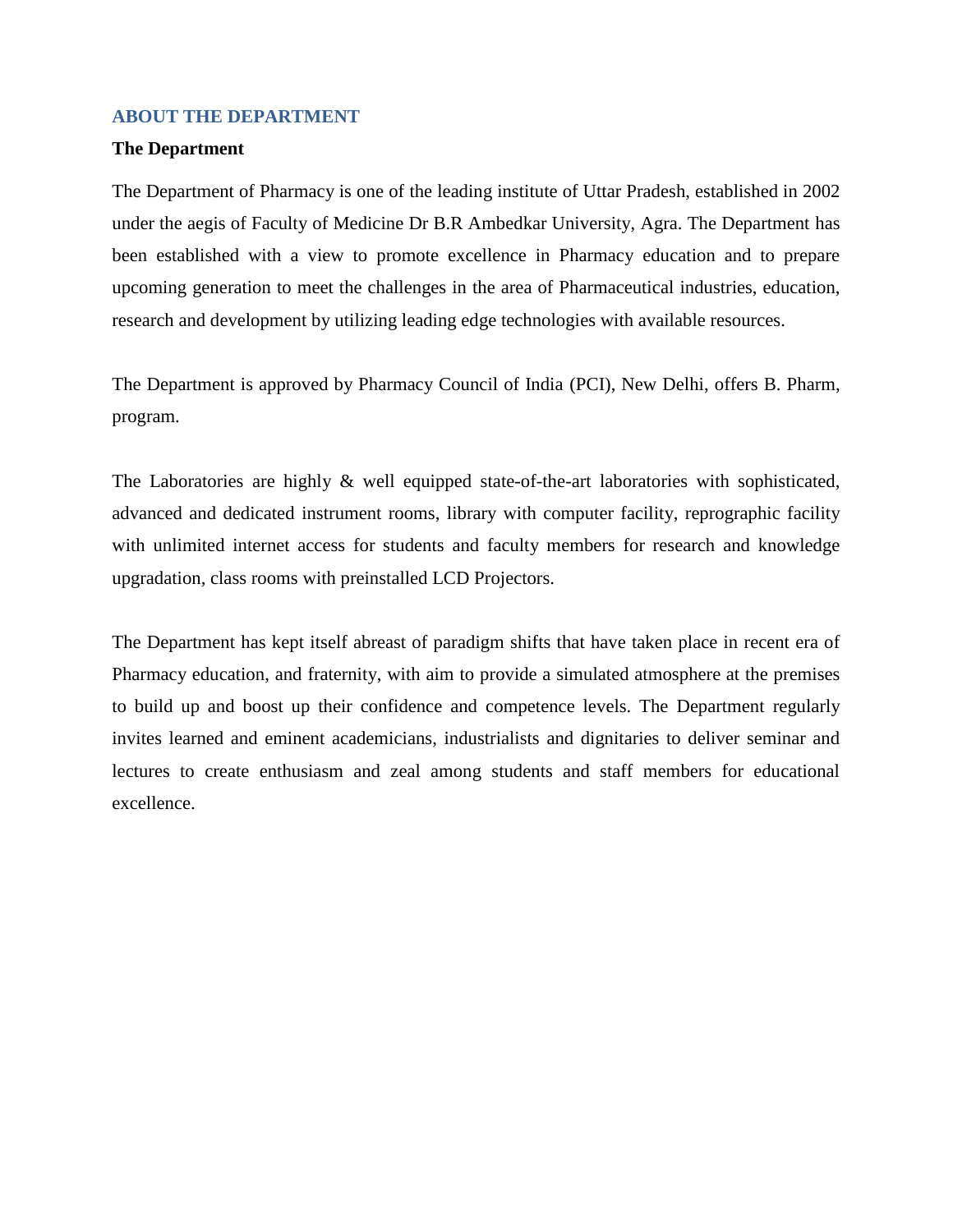## **FROM DESK OF HEAD OF DEPARMENT**

Dear Pharmacy Professional, Thank you for taking the time to visit us on our website. India is emerging out to be global leader in Pharmaceutical Technology. Quality of medicines manufactured in India is proven to be of world class standard & many Indian Pharmaceutical Companies have taken a lead to capture world pharmaceutical Market. To compete with the world pharmaceutical Market we need world-class competent pharmacists in the area of Manufacturing, Research & Development, Quality Assurance and Marketing. We are very much happy to introduce Department of Pharmacy, Dr. B. R. Ambedkar University, Agra with a proclaimed objective to develop the students as competent pharmacist and highly qualified dedicated professionals. I would like to thank, all the students, faculty and staff members of the institute for their sincere efforts and dedication. I am indebted to the Honorable Vice Chancellor Professor M. Muzzamil and University official for, working in collaboration with Department for their regular support in achieving our aim to become "the centre of excellence". I am in no doubt while assuring the new entrants that we are determined to give them the best in a perfect organized way.

Sincerely,

## **Prof. Brijesh Kumar Tiwari**

M.Pharm & Ph.D. (Pharmaceutical Sciences)

Head

.

Department of Pharmacy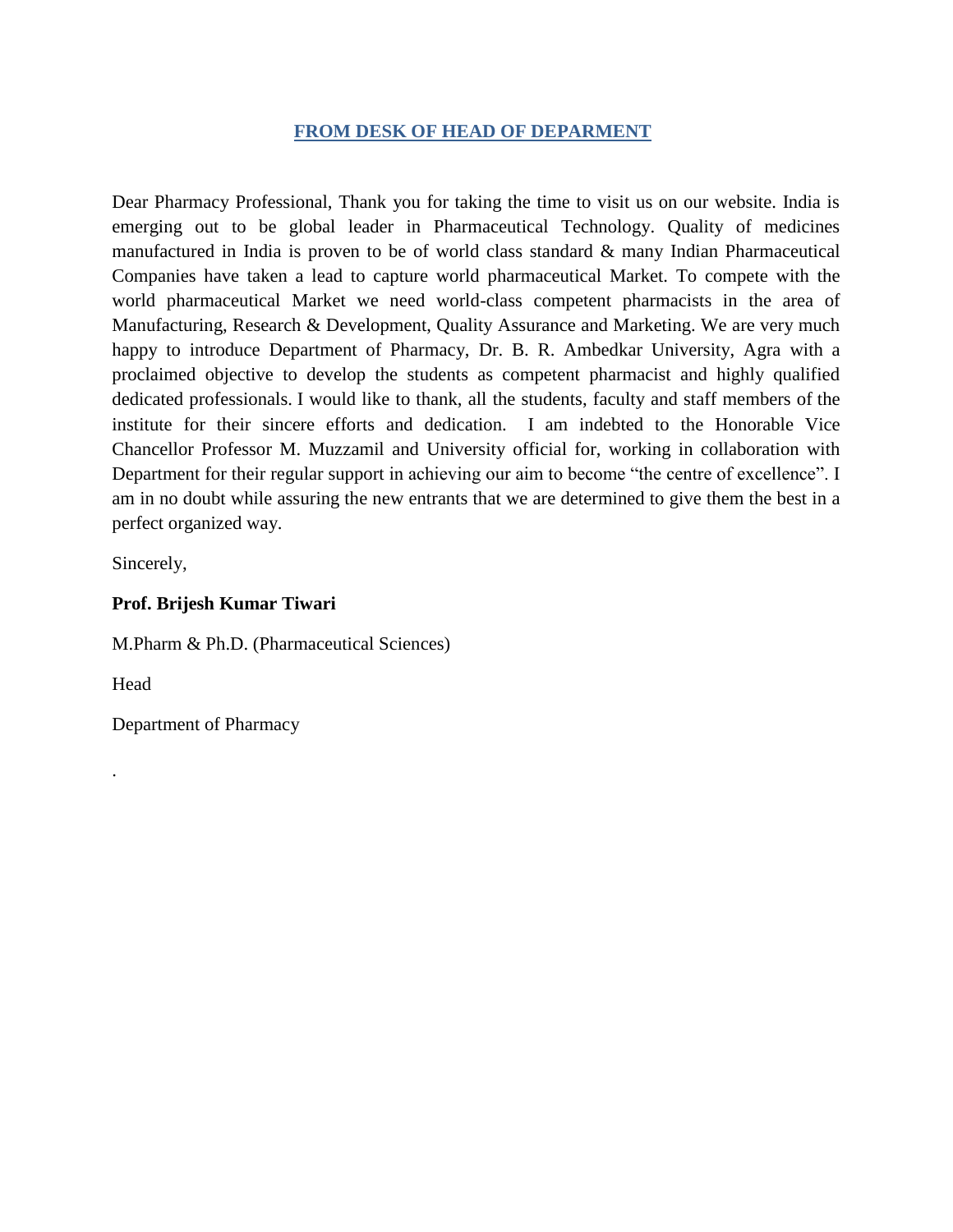# **FACULTY**

|  | <b>Professor and Head</b>  |                          |  |
|--|----------------------------|--------------------------|--|
|  | <b>Name</b>                | Dr. Brijesh Kumar Tiwari |  |
|  | Qualification              | M.Pharm., Ph. D.         |  |
|  | <b>Specialization</b>      | Pharmacognosy            |  |
|  | <b>Assistant Professor</b> |                          |  |
|  | <b>Name</b>                | Dr. Ravi Shekhar Sharma  |  |
|  | Qualification              | M.Pharm., Ph.D.          |  |
|  | <b>Specialization</b>      | <b>Pharmaceutics</b>     |  |
|  | <b>Assistant Professor</b> |                          |  |
|  | <b>Name</b>                | Dr. Jaybir Singh         |  |
|  | <b>Qualification</b>       | M.Pharm., Ph.D.          |  |
|  | <b>Specialization</b>      | <b>Pharmaceutics</b>     |  |
|  | <b>Assistant Professor</b> |                          |  |
|  | <b>Name</b>                | Mr. Pushpendra Kumar     |  |
|  | Qualification              | <b>M. Pharm</b>          |  |
|  | <b>Specialization</b>      | <b>Pharmacology</b>      |  |
|  | <b>Assistant Professor</b> |                          |  |
|  | <b>Name</b>                | Mr. Manoj Kumar Yadav    |  |
|  | Qualification              | <b>M. Pharm</b>          |  |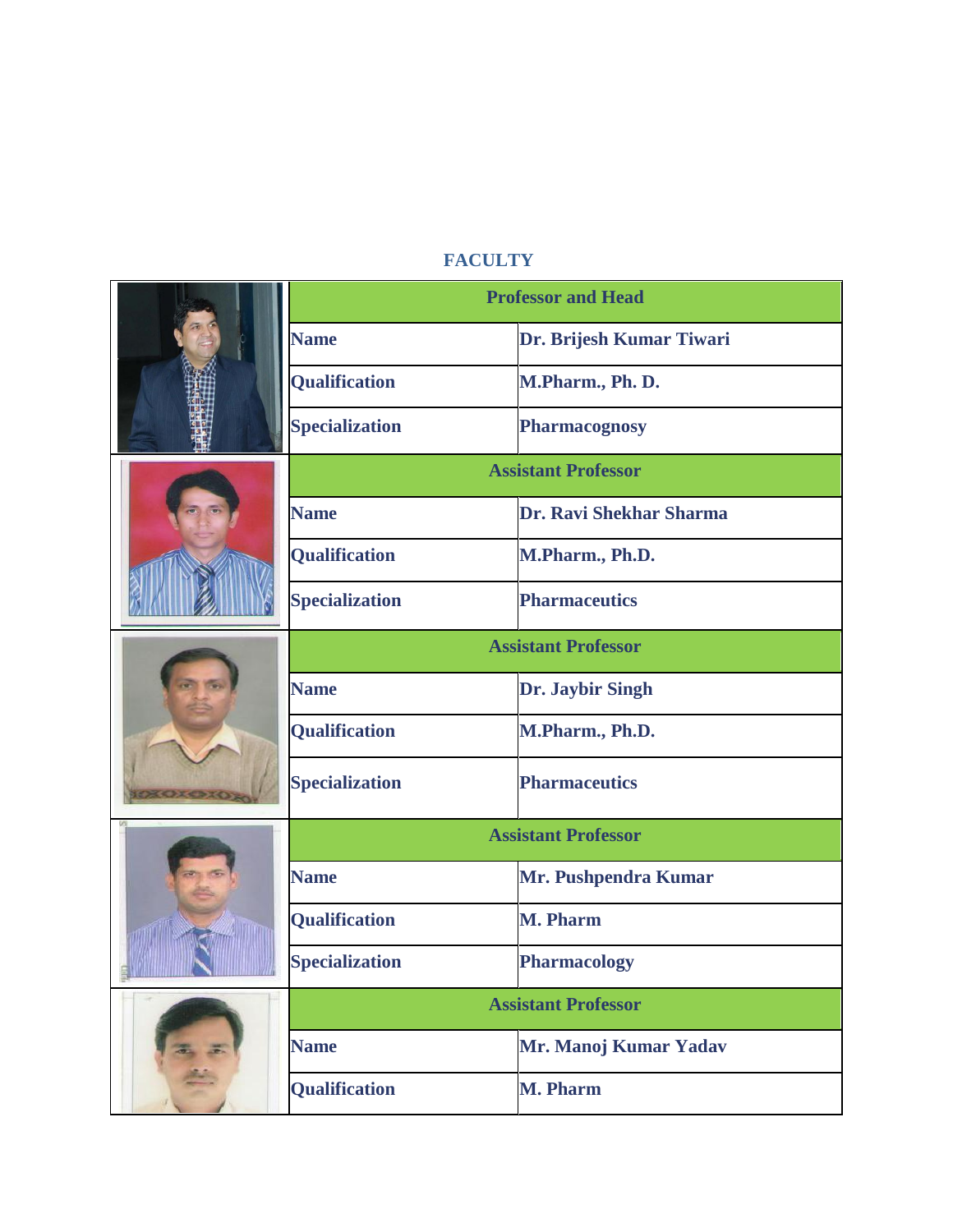|  | <b>Specialization</b>      | Pharmacology                    |  |
|--|----------------------------|---------------------------------|--|
|  | <b>Assistant Professor</b> |                                 |  |
|  | <b>Name</b>                | Mr. Shivkant Sharma             |  |
|  | <b>Qualification</b>       | <b>M. Pharm</b>                 |  |
|  | <b>Specialization</b>      | <b>Quality Assurance</b>        |  |
|  | <b>Assistant Professor</b> |                                 |  |
|  | <b>Name</b>                | Mr. Vijay Kumar Yadav           |  |
|  | <b>Qualification</b>       | <b>M. Pharm</b>                 |  |
|  | <b>Specialization</b>      | Pharmacognosy                   |  |
|  | <b>Assistant Professor</b> |                                 |  |
|  | <b>Name</b>                | Ms. Pooja Sharma                |  |
|  | <b>Qualification</b>       | <b>M. Pharm</b>                 |  |
|  | <b>Specialization</b>      | <b>Pharmaceutical Chemistry</b> |  |
|  | <b>Assistant Professor</b> |                                 |  |
|  | <b>Name</b>                | <b>Ms. Pratibha Mishra</b>      |  |
|  | <b>Qualification</b>       | <b>M. Pharm</b>                 |  |
|  | <b>Specialization</b>      | <b>Pharmacognosy</b>            |  |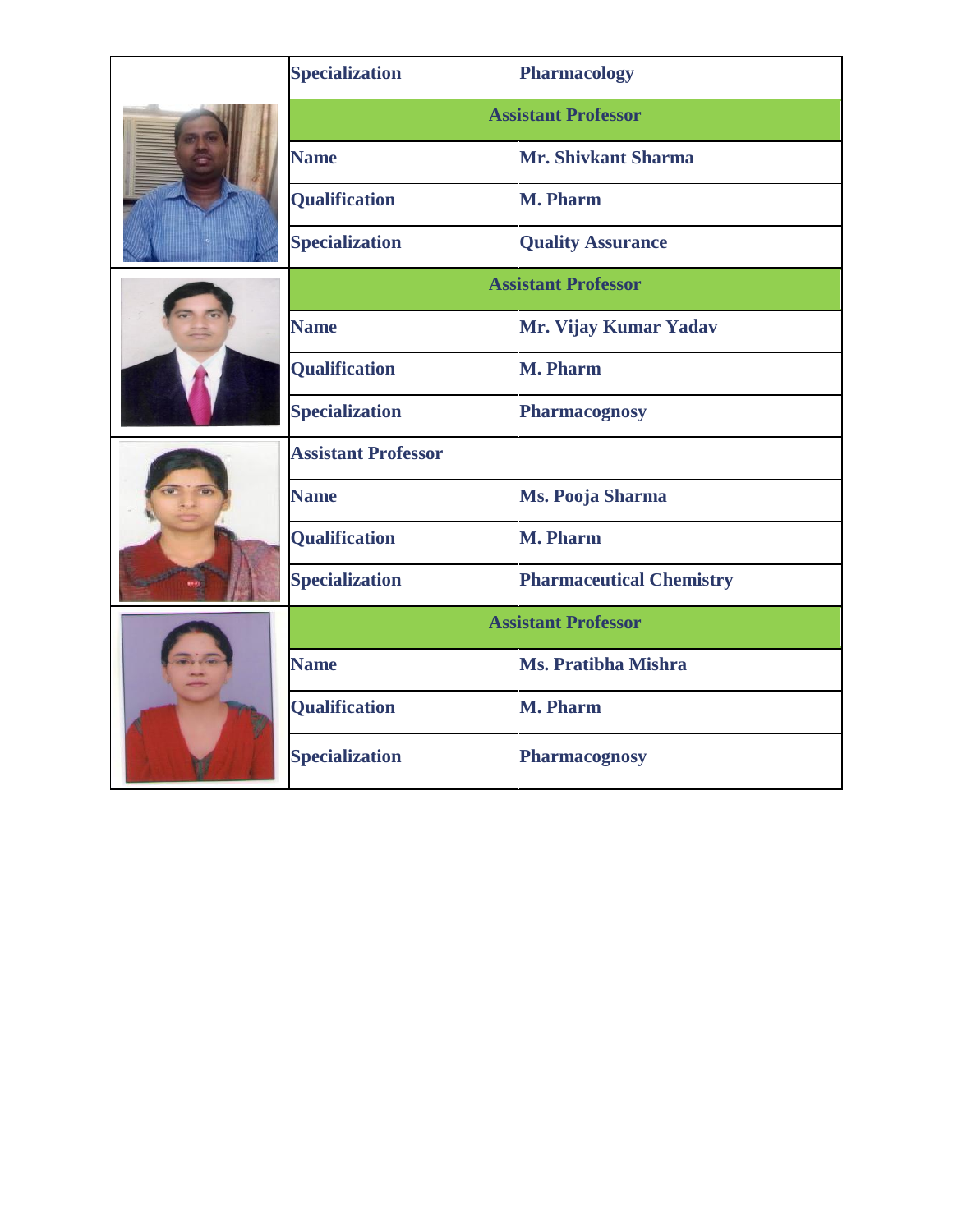# **COURSES**

**Under Graduate –** Bachelor of Pharmacy (4 Years) **Eligibility -** Minimum 45 % marks in PCM or PCB.

**Lateral Admission in II Year B.Pharm:** Minimum qualification- Diploma in Pharmacy with minimum 60% marks.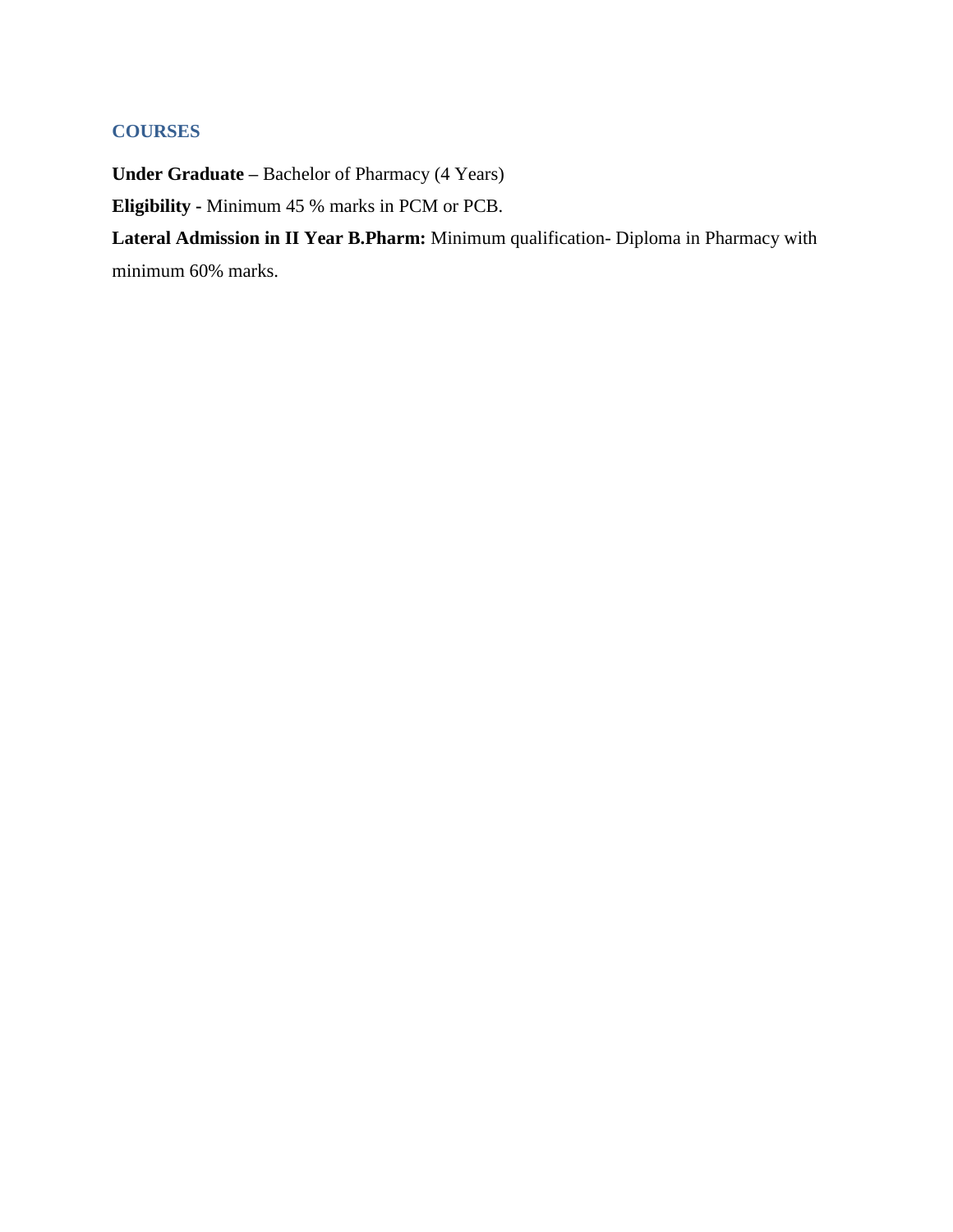## **JOB OPPORTUNITY**

- $\triangleright$  Government jobs like Drug Inspectors, Drug Controllers and Pharmacist
- $\triangleright$  As Lecturers for D. Pharm.
- $\triangleright$  In Pharmacovigilance
- > In Clinical Data Management
- $\triangleright$  In Clinical Research
- In Product Management Team of Various Pharmaceutical Companies
- $\triangleright$  As sales promotion manager
- Marketing Managers or a Sales Manager of various MNCs of Pharmacy
- In Production Department of Various Pharmaceutical industries
- Analysis & Testing of drugs  $(QC/QA)$  etc.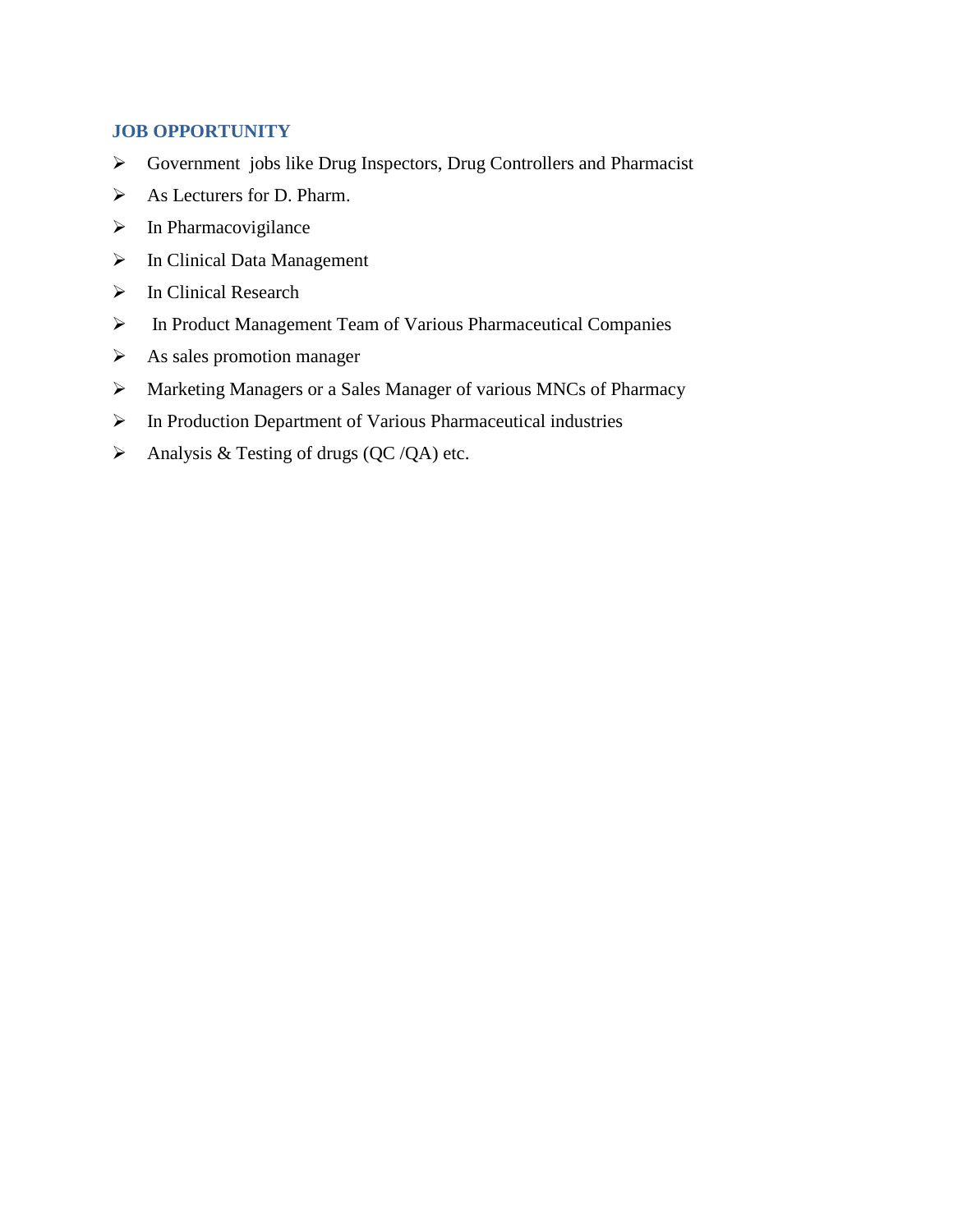#### **FACILITIES**

Department has well equipped laboratories along with lecture rooms and seminar hall. Department of Pharmacy avails the facility of well equipped and furnished J.P. Auditorium for conferences, seminars, cultural activities etc.

### **1. LABORATORIES**

#### **Lab: Pharmacology**

**Equipment :** Actophotometer, Convulsiometer, Analgesiometer (Eddy's hot plate), Lucas moist chamber Muscle electrodes, Myographic lever, Haemocytometer with Micropipettes, Sahli's haemocytometer, Permanent Slides for various tissues, Models for various organs Skeleton and bones Dissection box and tray etc.

**Lab: Pharmaceutical Biotechnology** The laboratory is well equipped to perform microbiological and biotechnological experiments of B. Pharm. students. **Equipment :** Tissue culture station, Gel electrophoresis, Microscope with stage micrometer, Autoclave, Hot air oven, B.O.D. incubator, Laminar air flow, Colony counter, Zone reader etc.

#### **Lab: Pharmacognosy**

**Equipment :** Camera Lucida, Eye piece micrometer, Flourimeter, Vacuum pump, Micropipettes, Micro Centrifuge, Projection Microscope, Clavengers apparatus, Soxhlet apparatus, TLC chamber and sprayer, Distillation unit, Muffle furnace etc.

#### **Lab: Pharmaceutical Chemistry**

The laboratory is well equipped to perform experiments of medicinal and pharmaceutical chemistry.

**Equipment:** Microwave Oven, Reflux flask and condenser, single necked Reflux flask and condenser, double triple necked reflux flask and condenser, Arsenic Limit Test Apparatus, Digital balance 10mg and 1mg sensitivity, Distillation Unit, Melting Point Apparatus etc

### **Lab: Pharmaceutics**

The laboratory is well equipped to perform experiments of Pharmaceutics. **Equipment:** Ostwald's viscometer, Stalagmometer, Desiccator, Suppository moulds,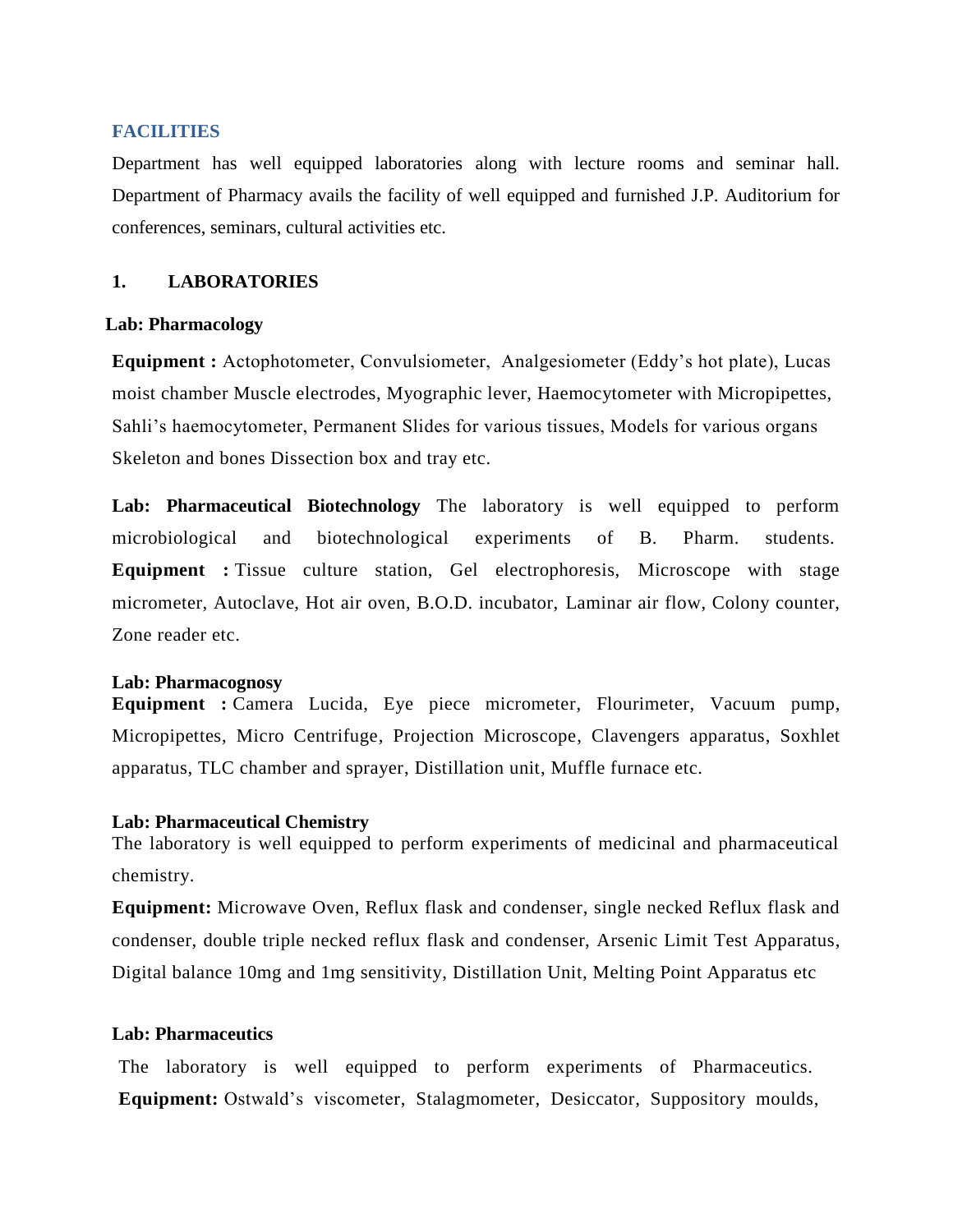Buchner Funnels (Small, medium, large), Filtration assembly, Homogenizer, Microscope, Stage and eye piece micrometers, Brookfield's viscometer, Brookfield's Rheometer, Tray dryer, Ball mill, Sieve shaker with sieve set, Propeller type mechanical agitator, Autoclave, Steam distillation still, Vacuum Pump, Tablet punching machine, Capsule filling machine, Ampoule washing machine, Ampoule filling and sealing machine, Tablet disintegration test apparatus IP, Tablet dissolution test apparatus IP, Monsanto's hardness tester, Friability test apparatus, Clarity test apparatus, Ointment filling machine, Tablet coating pan, All purpose equipment with all accessories, Aseptic Cabinet, Bulk Density Apparatus etc.

### **Lab: Computer Lab**

The lab is equipped with 30 computers along with printers for students. Lab is supplied by LAN internet access. **Equipment:** Computers

| 2. MEDICINAL GARDEN                                                          |  |
|------------------------------------------------------------------------------|--|
| Medicinal garden is available for conducting<br>practicals in Pharmacognosy. |  |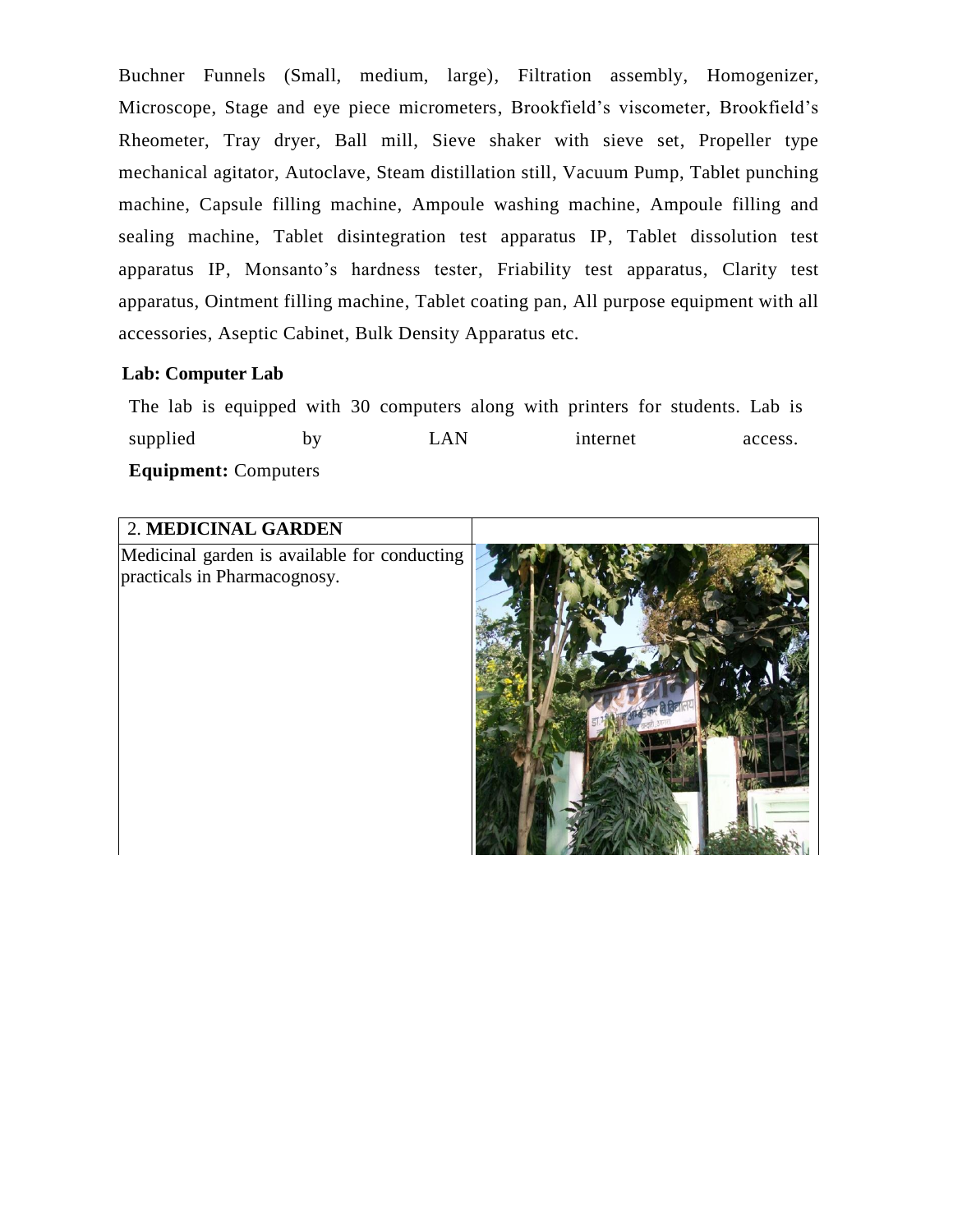## **3. CENTRAL INSTRUMENTATION FACILITIES**

The centralized instrumental facility has following sophisticated instruments. **Equipment :** , UV- Visible Spectrophotometer, HPLC, flourimeter, Colorimeter, Digital pH meter, Digital Balance (1mg sensitivity), Flame Photometer, Conductivity meter, Potentiometer, turbiditmeter, Ultrasonic cell crusher etc.



## **4. LIBRARY**

**Books:** Departmental library is enriched with a wide range of books. A good number of titles are available for the benefit of students. Besides text books as per requirement of the syllabus, various reference books are available i.e. BP, USP, IP, Merck index, encyclopedia of pharmaceutical technology, Burger series, Books of Marcel Dekker Inc i.e. Banker and Rhodes, Lachman and Lieberman etc.

**Journals:** Online journal database like Springerlink, Tylor and Francis etc are available through LAN UGC consortium and Inflibnet.



## **5. INTERNET FACILITY**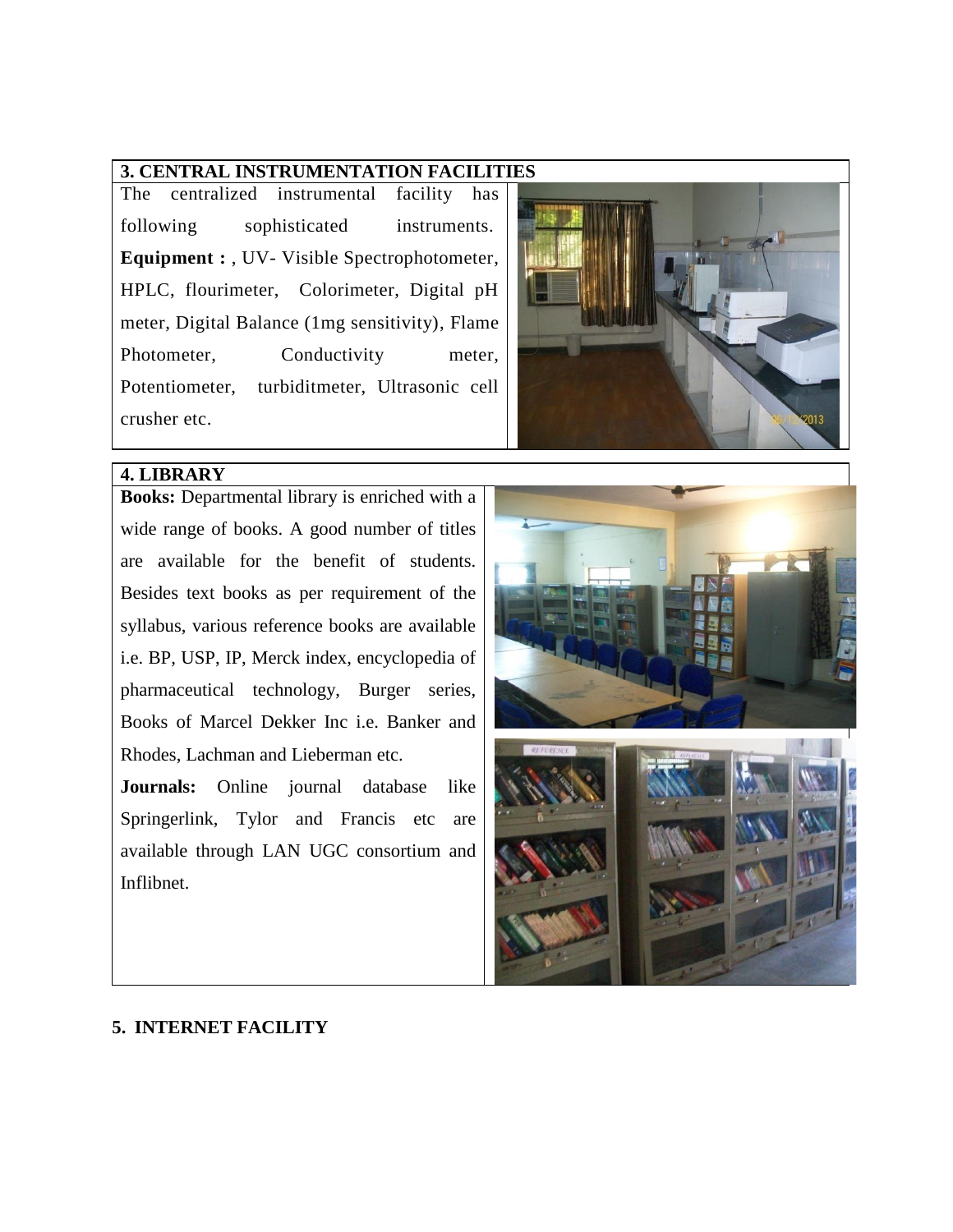Department of pharmacy has a computer centre and a campus-wide Internet facility. The entire campus is connected with the Local Area Network. University provides free Internet facilities to all students in campus.

## **SEMINARS/ WORKSHOPS**

Three days programme on 'Entrepreneurial Scope in Pharmaceutical Sciences' from 23 to 25 April 2015, was held in Department of Pharmacy. Programme was organized under the aegis of 'The National Science and Technology Entrpreneurship Development and Department of Science technology (DST), Govt of India.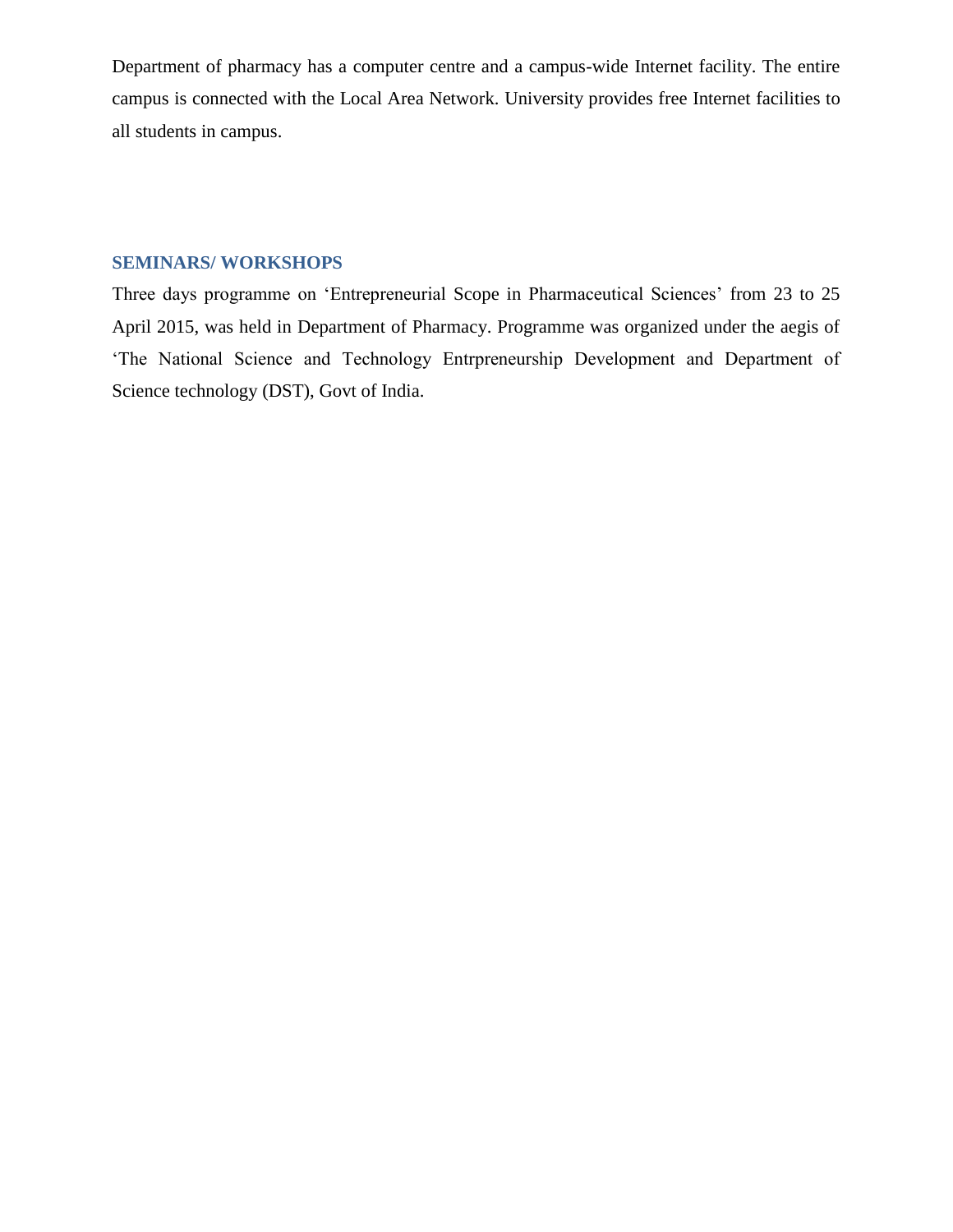# **PLACEMENT**

Students are working in various reputed pharmaceutical companies like Ranbaxy, Cipla, Cadila, Panacea Biotech etc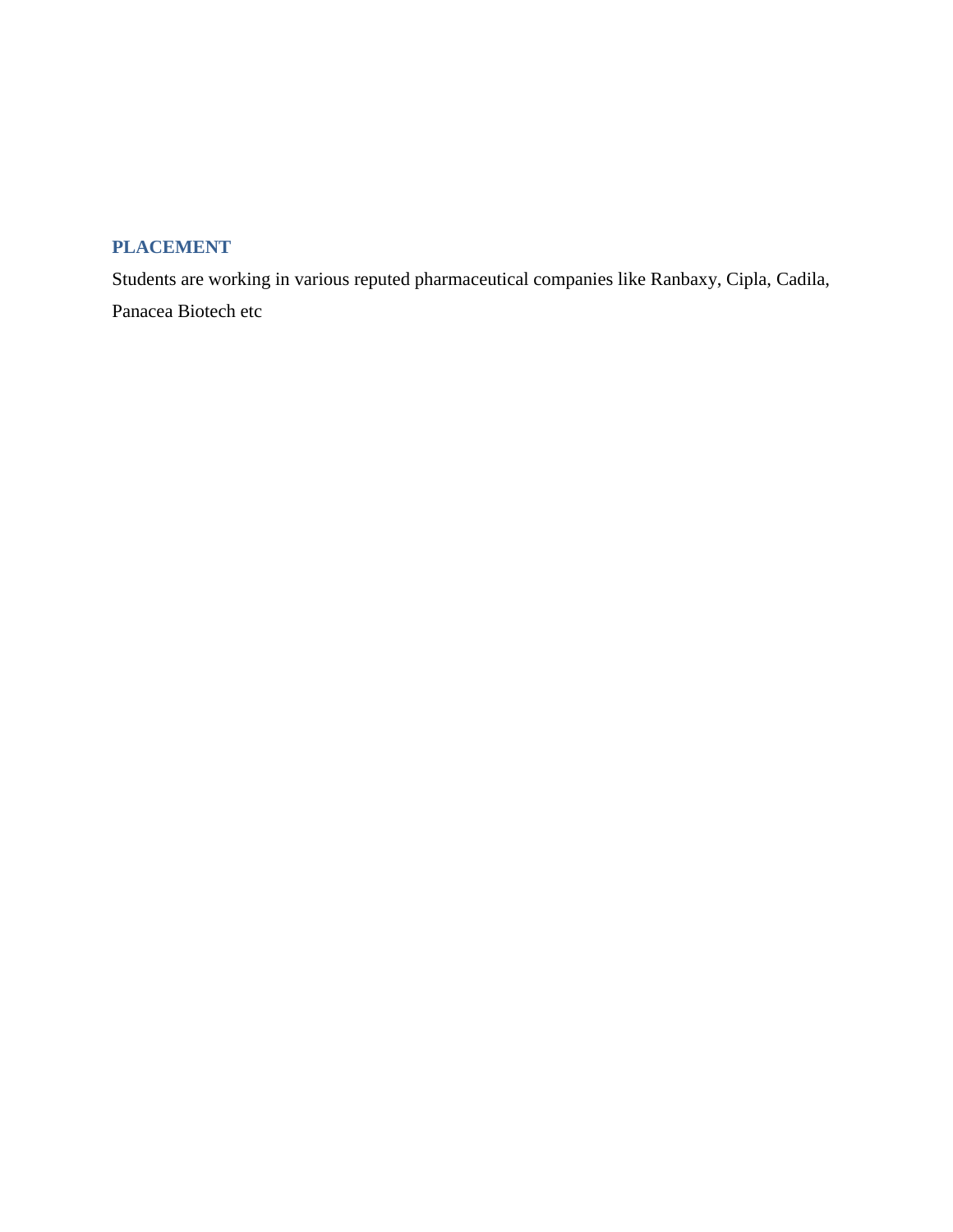# **SYLLABUS**

**Go to link http://www.dbrau.ac.in/syllabus.html**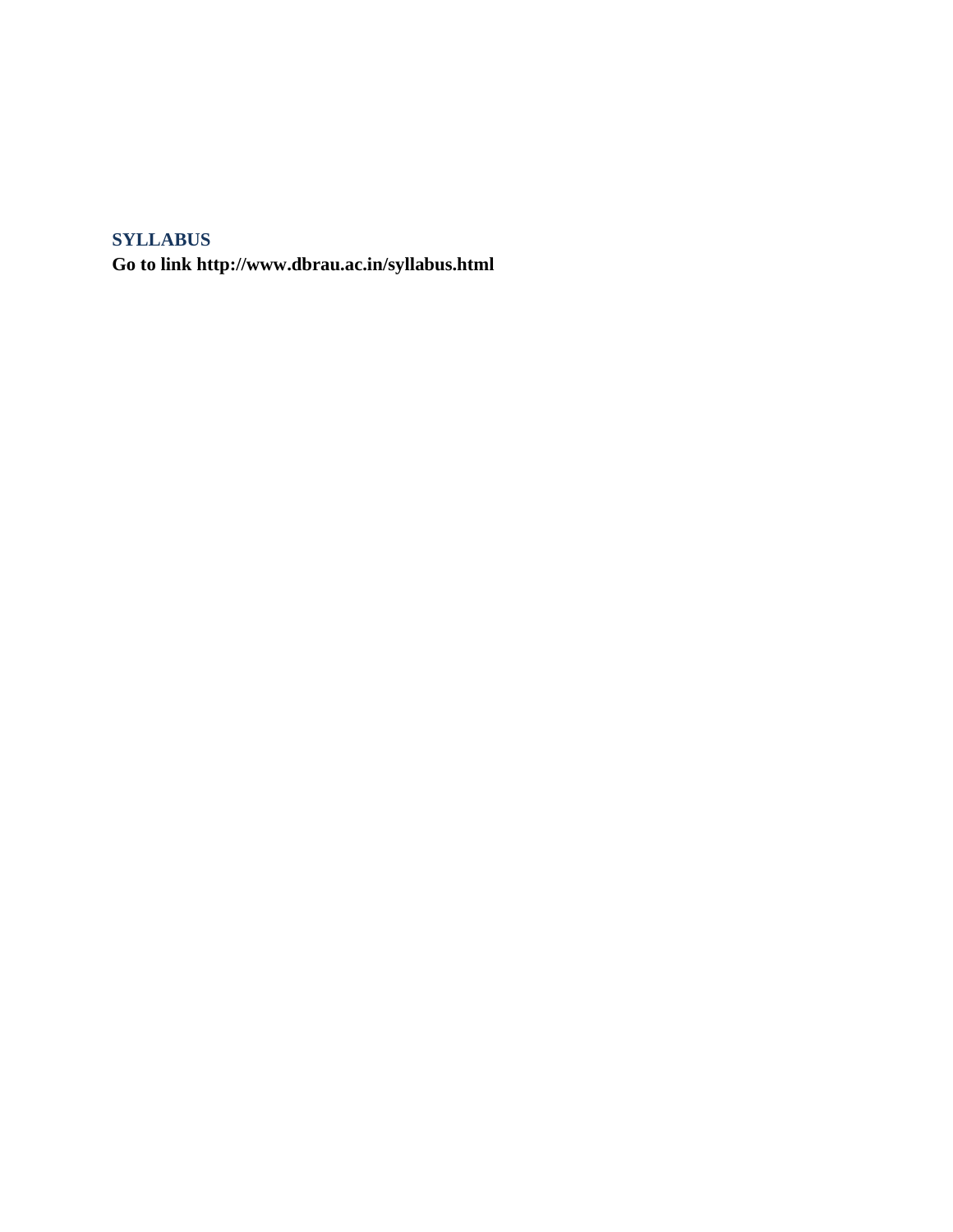# **APPROVAL STATUS**

The Department is approved by Pharmacy Council of India (PCI) for B.Pharm Course